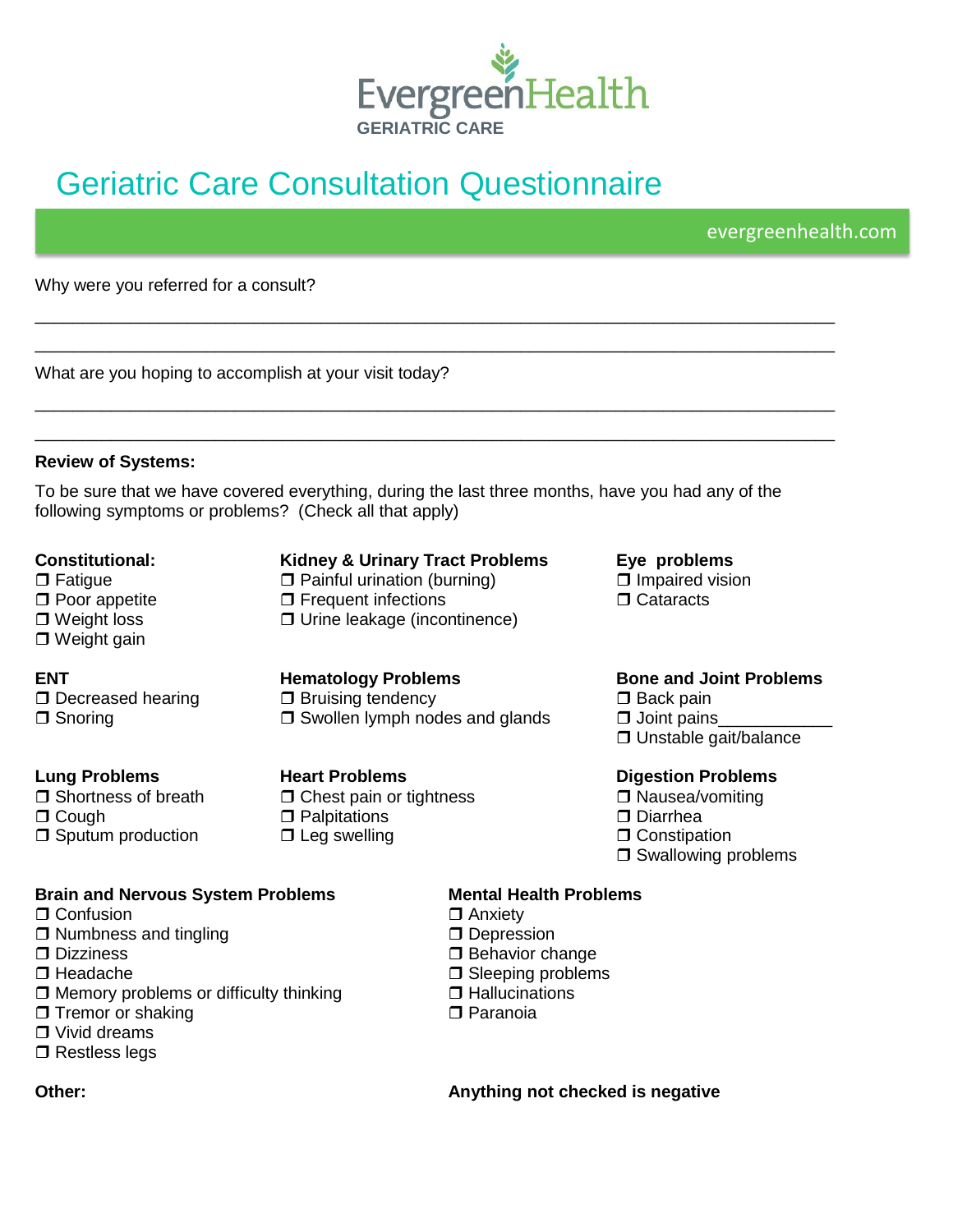

| <b>Family History:</b>   |                                                                                  |           |               |                | unknown ___ adopted ____ unable to obtain ___(Mark "x" if present)                                                                                                                                                                                                                                                                            |
|--------------------------|----------------------------------------------------------------------------------|-----------|---------------|----------------|-----------------------------------------------------------------------------------------------------------------------------------------------------------------------------------------------------------------------------------------------------------------------------------------------------------------------------------------------|
| <b>Neurologic</b>        | Mother                                                                           | Father    | <b>Sister</b> | <b>Brother</b> | Other/comment                                                                                                                                                                                                                                                                                                                                 |
| Dementia                 | $\Box$                                                                           | $\Box$    | $\Box$        | $\Box$         | $\Box$ and $\Box$ and $\Box$ and $\Box$ and $\Box$                                                                                                                                                                                                                                                                                            |
| Alzheimer's              | ◻                                                                                | $\Box$    | $\Box$        | $\Box$         | $\Box$ and $\Box$ and $\Box$ and $\Box$ and $\Box$                                                                                                                                                                                                                                                                                            |
| Parkinson                | $\Box$                                                                           | $\Box$    | $\Box$        | $\Box$         | $\begin{tabular}{ c c c c } \hline \quad \quad & \quad \quad & \quad \quad & \quad \quad \\ \hline \end{tabular}$                                                                                                                                                                                                                             |
| Cardiovascular           | Mother                                                                           | Father    | <b>Sister</b> | <b>Brother</b> | Other/comment                                                                                                                                                                                                                                                                                                                                 |
| <b>Heart Disease</b>     | $\Box$                                                                           | $\Box$    | $\Box$        | $\Box$         |                                                                                                                                                                                                                                                                                                                                               |
| <b>High Cholesterol</b>  | $\Box$                                                                           | $\Box$    | $\Box$        | $\Box$         | $\begin{tabular}{ c c c c } \hline \quad \quad & \quad \quad & \quad \quad & \quad \quad \\ \hline \end{tabular}$                                                                                                                                                                                                                             |
| Hypertension             | $\Box$                                                                           | $\Box$    | $\Box$        | $\Box$         |                                                                                                                                                                                                                                                                                                                                               |
| <b>Respiratory</b>       | Mother                                                                           | Father    | <b>Sister</b> | <b>Brother</b> | Other/comment                                                                                                                                                                                                                                                                                                                                 |
| Sleep Apnea              | $\Box$                                                                           | $\Box$    | $\Box$        | $\Box$         | $\begin{tabular}{ c c c c } \hline \quad \quad & \quad \quad & \quad \quad & \quad \quad \\ \hline \end{tabular}$                                                                                                                                                                                                                             |
| Restless legs            | $\Box$                                                                           | $\Box$    | $\Box$        | $\Box$         |                                                                                                                                                                                                                                                                                                                                               |
| <b>Musculoskeletal</b>   | Mother                                                                           | Father    | <b>Sister</b> | <b>Brother</b> | Other/comment                                                                                                                                                                                                                                                                                                                                 |
| Osteoporosis             | $\Box$                                                                           | $\Box$    | $\Box$        | $\Box$         |                                                                                                                                                                                                                                                                                                                                               |
| <b>Mental Health</b>     | Mother                                                                           | Father    | <b>Sister</b> | <b>Brother</b> | Other/comment                                                                                                                                                                                                                                                                                                                                 |
| Alcoholism               | □                                                                                | $\Box$    | $\Box$        | $\Box$         | $\Box$ . The set of $\Box$ and $\Box$ and $\Box$ and $\Box$ and $\Box$ and $\Box$ and $\Box$ and $\Box$ and $\Box$ and $\Box$ and $\Box$ and $\Box$ and $\Box$ and $\Box$ and $\Box$ and $\Box$ and $\Box$ and $\Box$ and $\Box$ and $\Box$ and $\Box$ and $\Box$ and $\Box$                                                                  |
| <b>Bipolar Disease</b>   | □                                                                                | $\Box$    | $\Box$        | $\Box$         | $\begin{tabular}{ c c c c } \hline \quad \quad & \quad \quad & \quad \quad & \quad \quad \\ \hline \end{tabular}$                                                                                                                                                                                                                             |
| Depression               | $\Box$                                                                           | $\Box$    | $\Box$        | $\Box$         |                                                                                                                                                                                                                                                                                                                                               |
| <b>Endocrinology</b>     | Mother                                                                           | Father    | <b>Sister</b> | <b>Brother</b> | Other/comment                                                                                                                                                                                                                                                                                                                                 |
| <b>Diabetes</b>          | $\Box$                                                                           | $\Box$    | $\Box$        | $\Box$         | $\begin{tabular}{ c c c c } \hline \quad \quad & \quad \quad & \quad \quad & \quad \quad \\ \hline \end{tabular}$                                                                                                                                                                                                                             |
| Thyroid problems         | $\Box$                                                                           | $\Box$    | $\Box$        | $\Box$         | $\Box$ and $\Box$ and $\Box$ and $\Box$ and $\Box$ and $\Box$ and $\Box$ and $\Box$ and $\Box$ and $\Box$ and $\Box$ and $\Box$ and $\Box$ and $\Box$ and $\Box$ and $\Box$ and $\Box$ and $\Box$ and $\Box$ and $\Box$ and $\Box$ and $\Box$ and $\Box$ and $\Box$ and $\Box$                                                                |
| <b>Employment:</b>       | What is the highest grade level you completed in school? _______________________ |           |               |                |                                                                                                                                                                                                                                                                                                                                               |
| <b>Exercise:</b>         | Do you exercise? $\Box$ Yes                                                      | $\Box$ No |               |                | How often do you exercise? ____________________________What type of exercise? ____________                                                                                                                                                                                                                                                    |
| <b>Home Environment:</b> |                                                                                  |           |               |                |                                                                                                                                                                                                                                                                                                                                               |
|                          |                                                                                  |           |               |                | Do you have family or friends available to assist you? _________________________<br>Do you live in a retirement home or assisted living? ____________________________<br>Do you have any caregivers (family or paid)? ___________________________________<br>You use any assistive devices (walker, wheelchair, cane)? ______________________ |
| <b>Medications:</b>      |                                                                                  |           |               |                |                                                                                                                                                                                                                                                                                                                                               |

Do you need assistance taking or setting up your medications?  $\Box$  Yes  $\Box$  No